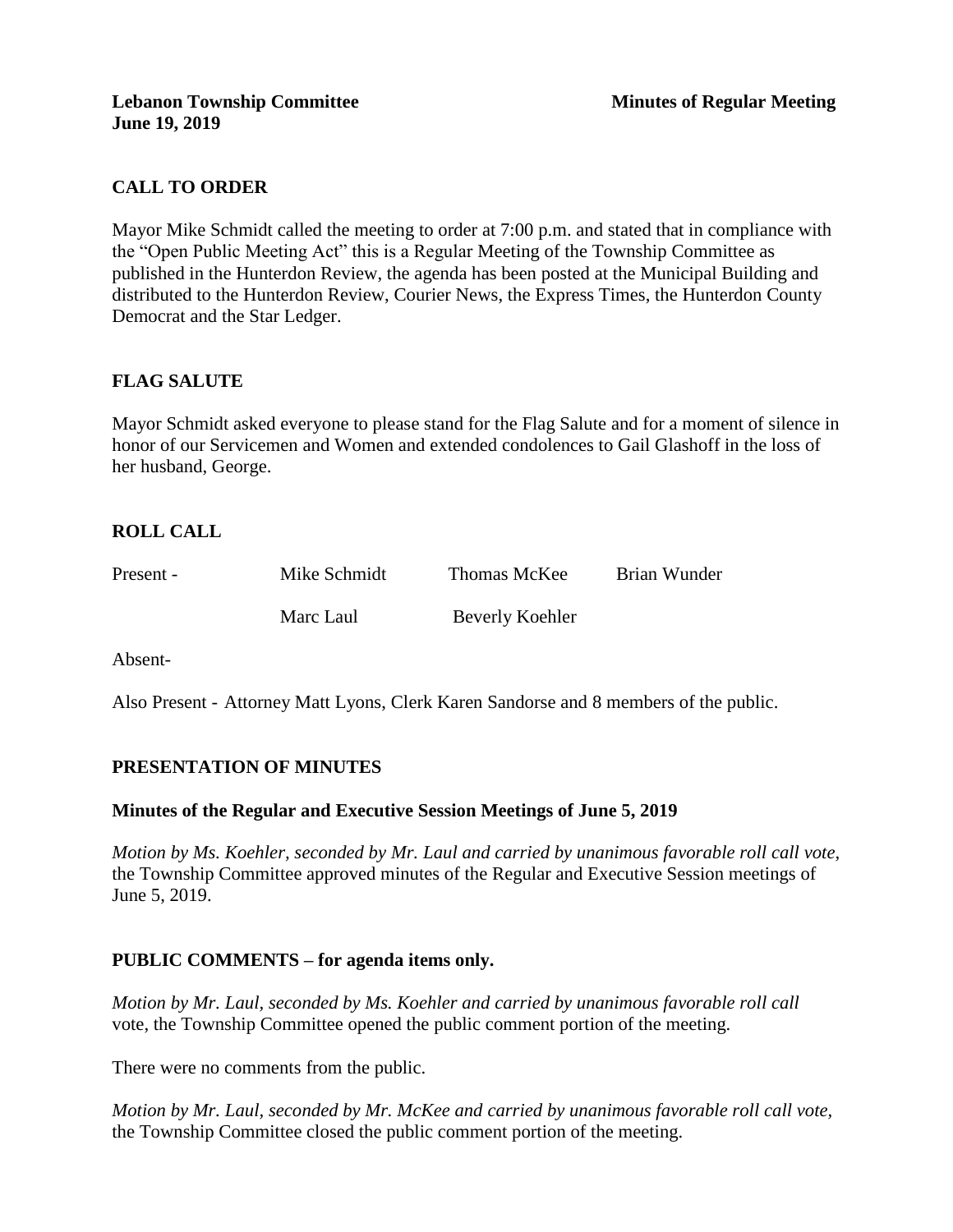LTCM 06/19/2019 Page **2** of **11**

### **GUEST PRESENTATION**

### **Lebanon Township School Representative- Superintendent Jason Kornegay**

Mr. Kornegay thanked the Committee and the Police Department for the Special Law Enforcement Office that was placed in the Woodglen School. Mr. Kornegay noted that Officer Perna has done a wonderful job in the school and has developed a great relationship with the children and the staff.

Superintendent Kornegay provided a presentation on the 2019 Local School Budget and loss of School State Aid this year.

### **ORDINANCES**

### **Public Hearing**

### **Ordinance No. 2019-05 – Amending Chapter 274 of the Code-Regarding Peddling and Soliciting**

*Motion by Mr. Laul, seconded by Mr. McKee and carried by unanimous favorable roll call vote*, the public hearing for Ordinance No. 2019-05 was opened.

There were no comments from the public.

*Motion by Mr. Laul seconded by Ms. Koehler and carried by unanimous favorable roll call vote,* the public hearing for Ordinance No. 2019-05 was closed.

*Motion by Ms. Koehler, seconded by Mr. Laul and carried by unanimous favorable roll call vote,*  the Township Committee adopted Ordinance No. 2019-05 as written below.

# TOWNSHIP OF LEBANON HUNTERDON COUNTY, NEW JERSEY ORDINANCE NO. 2019-05 AN ORDINANCE AMENDING CHAPTER 274 OF THE CODE OF THE TOWNSHIP OF LEBANON REGARDING PEDDLING AND SOLICITING

WHEREAS, Chapter 274 of the Code of the Township of Lebanon regulates peddling and soliciting; and

WHEREAS, the Mayor and Committee have determined that additional regulation is needed to prevent fraud, crime, and unethical and dishonest business practices; and

WHEREAS, the Mayor and Committee have determined that regulation will promote safety of Township residents.

NOW, THEREFORE, BE IT ORDAINED by the Mayor and Committee of the Township of Lebanon that Chapter 274 of the Code of the Township of Lebanon is hereby amended as follows:

SECTION 1. Chapter 274, Article I, Peddlers and Solicitors, of the Code of the Township of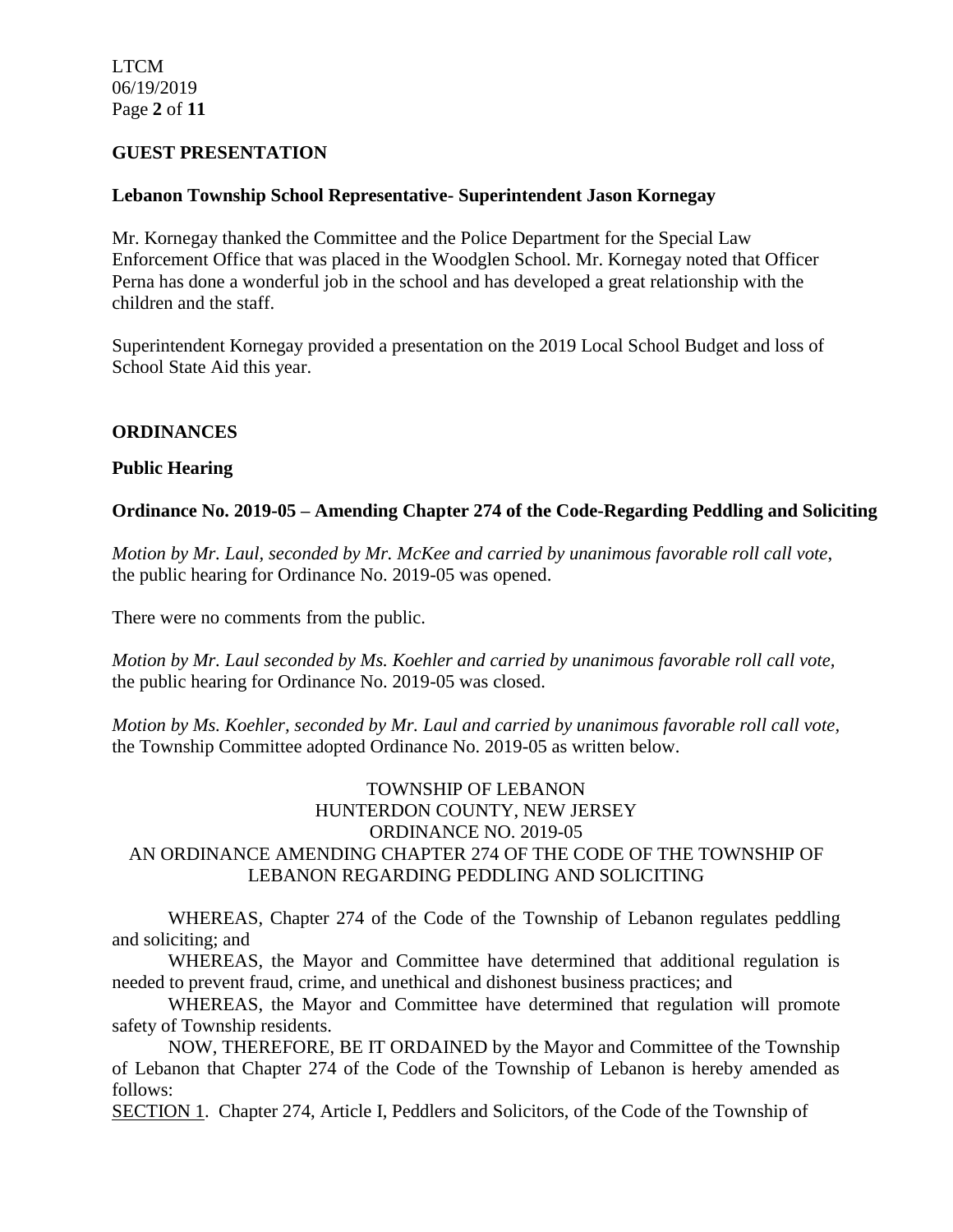LTCM 06/19/2019 Page **3** of **11**

Lebanon is hereby amended and supplemented as follows:

§274-16. Entering on posted property prohibited.

No solicitor or peddler shall enter onto any property on which is located a sign or signs stating "no solicitors," "no trespassing" or carrying a similar message forbidding the entry of any persons onto the property.

- §274-16.1. Collection, preparation and maintenance of a non-solicitation list.
	- A. Collection, preparation and maintenance of a non-solicitation list. The Office of the Township Clerk shall collect, prepare and maintain a list of addresses of those premises where the owner and/or occupant has notified the Township Clerk that soliciting and peddling is not permitted on his/her premises. To be included on the non-solicitation list, residents shall complete a form. With the adoption of this Section, the Township shall mail the form to all residential property owners or occupants. Thereafter, the form shall be available in the Municipal Clerk's Office during normal business hours, Mondays through Fridays, from 8:30 a.m. to 4:30 p.m., except legal holidays.
	- B. The Township Clerk and/or the Deputy Township Clerk shall submit the non-solicitation list to the Chief of Police on a quarterly basis, which non-solicitation listing shall be distributed to applicants seeking a license to solicit or peddle pursuant to the provisions of this Chapter. The licensee shall not solicit or peddle at any address on the nonsolicitation list.
	- C. Updating of non-solicitation list. On or about January 1, April 1, July 1 and October 1 of each year, the Office of the Township Clerk shall update the list. The updated list shall then be forwarded to the Chief of Police for distribution to solicitors and/or canvassers.
	- D. Any solicitor or peddler violating the provisions of §274-1, et seq., described above shall be punishable under Chapter 1 of the Code of the Township of Lebanon.

SECTION 2. All Ordinances or parts of Ordinances inconsistent herewith are repealed as to such inconsistencies.

SECTION 3. If any section, subsection, sentence, clause, phrase or portion of this Ordinance is for any reason held invalid or unconstitutional by any court of competent jurisdiction, such portion shall be deemed a separate, distinct and independent provision, and such holding shall not affect the validity of the remaining portions thereof.

SECTION 4. Any ordinance inconsistent with the terms of this Ordinance is hereby repealed.

SECTION 5. This Ordinance shall take effect upon final passage and publication according to law.

# **RESOLUTIONS**

# **Resolution No. 59-2019 - Plenary Retail Consumption License Renewal – The Rock Corp. of Tewksbury t/a Bourbon Street Wine and Liquors**

*Motion by Mr. Laul, seconded by Ms. Koehler and carried by unanimous favorable roll call vote,* the Township Committee approved Resolution No. 59-2019 as written below.

> TOWNSHIP OF LEBANON COUNTY OF HUNTERDON STATE OF NEW JERSEY RESOLUTION NO. 59-2019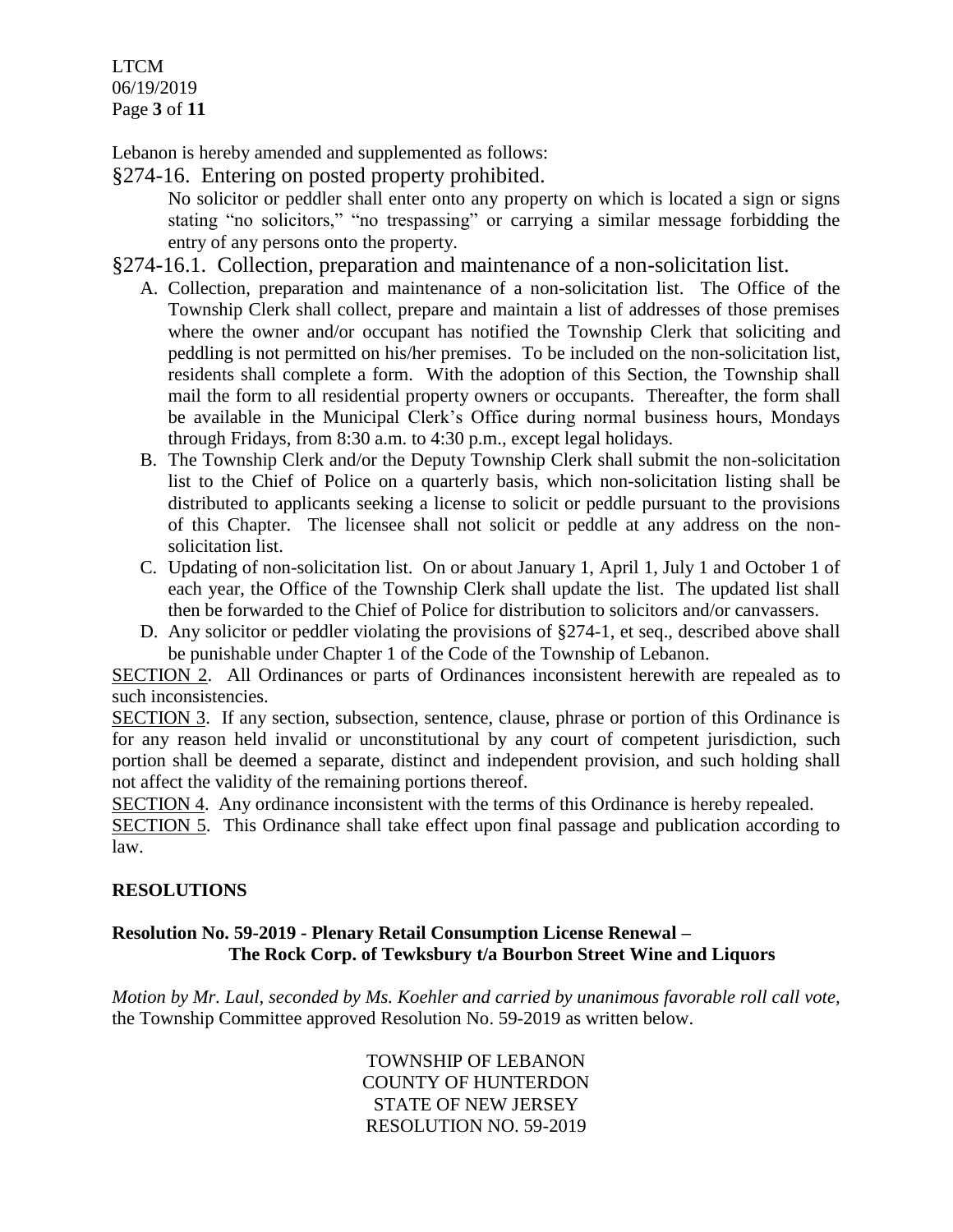LTCM 06/19/2019 Page **4** of **11**

#### RESOLUTION RENEWING A PLENARY RETAIL DISTRIBUTION LICENSE

WHEREAS, the listed Plenary Retail Distribution Licensee has submitted an application to the State of New Jersey Division of ABC; and

WHEREAS, the applicant is qualified to be licensed according to all statutory, regulatory and local government ABC Laws and regulations; and

WHEREAS, the applicant has paid a filing fee of \$200.00 to the State of New Jersey and a Township License Fee of \$2,500.00.

NOW, THEREFORE BE IT RESOLVED, by the Township Committee of the Township of Lebanon, in the County of Hunterdon, State of New Jersey, that the listed License be granted a renewal for the 2019-2020 year:

1019-44-008-002 The Rock Corp. of Tewksbury t/a Bourbon Street Wine and Liquor 425 Route 513, Califon, NJ

### **Resolution No. 60-2019 – Plenary Retail Consumption License Renewal – Asdal Holdings LLC**

*Motion by Mr. Laul, seconded by Mr. Wunder and carried by unanimous favorable roll call vote,* the Township Committee approved Resolution No. 60-2019 as written below.

# TOWNSHIP OF LEBANON COUNTY OF HUNTERDON STATE OF NEW JERSEY RESOLUTION NO. 60-2019 PLENARY RETAIL CONSUMPTION LICENSE SPECIAL CONDITION

WHEREAS, the below listed Plenary Retail Consumption Licensee has submitted an application to the State of New Jersey Division of ABC; and

WHEREAS, the applicant is qualified to be licensed according to all statutory, regulatory and local government ABC Laws and regulations; and

WHEREAS, the applicant has paid a filing fee of \$200.00 to the State of New Jersey and a Township License Fee of \$2,500.00.

WHEREAS, the license has been inactive and the licensee has petitioned the Director of the Division of ABC for a Special Ruling pursuant to the provisions of N.J.S.A. 33:1-12.39; and

WHEREAS, as the licensee is requesting relief for the 2018-19, 2019-2020 and 2020- 2021 license terms a Special Condition must be placed upon the license stating that no further renewals of this license shall be granted unless the license is being actively used at an approved site on or before June 30, 2021, except if good cause for reconsideration is shown.

NOW, THEREFORE BE IT RESOLVED, by the Township Committee of the Township of Lebanon, in the County of Hunterdon, State of New Jersey, that the listed License be granted a renewal for the 2019-2020 year: and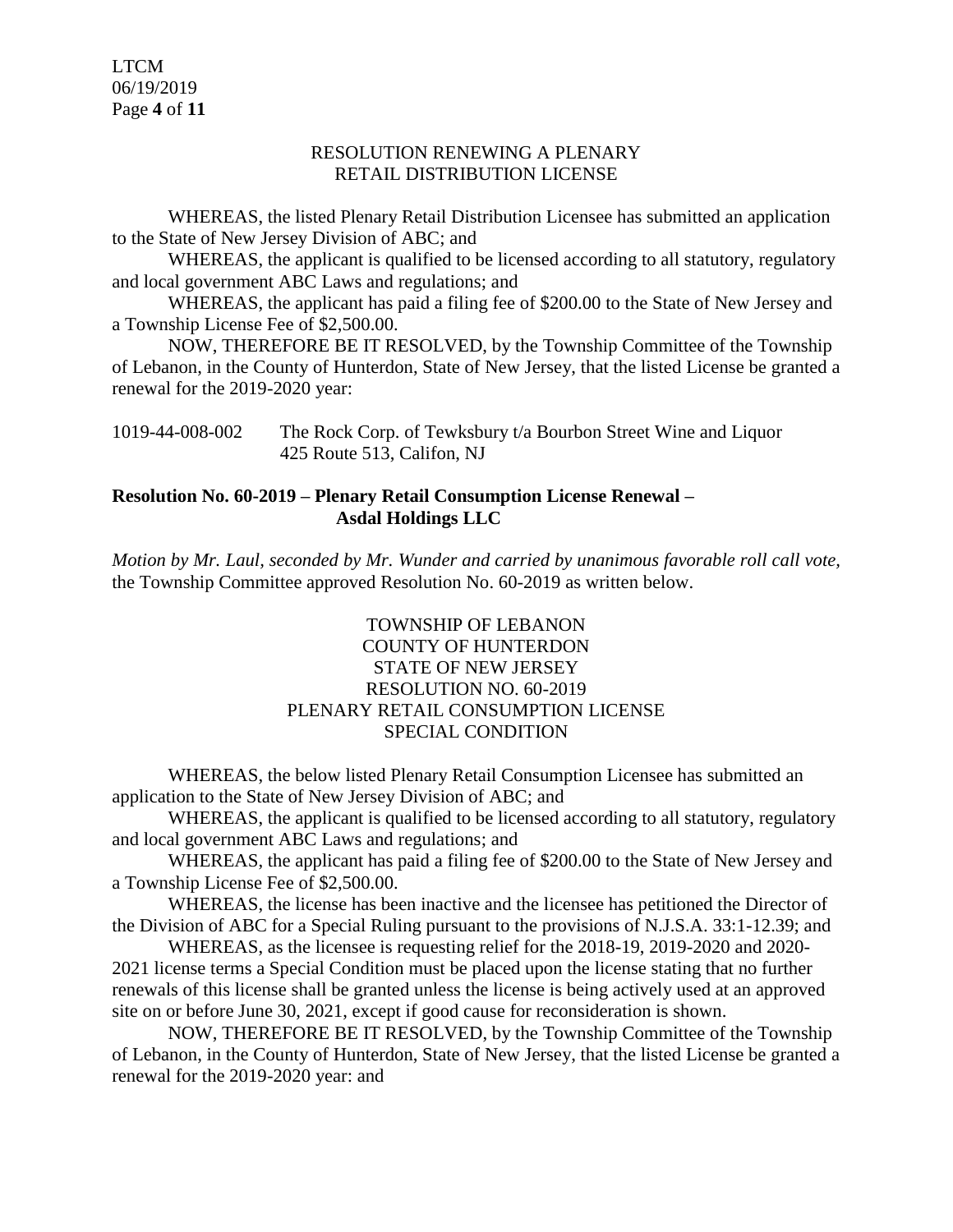LTCM 06/19/2019 Page **5** of **11**

NOW, BE IT FURTHER RESOLVED, by the Township Committee of the Township of Lebanon, in the County of Hunterdon, State of New Jersey, that a Special Condition is placed upon License No. 1019-33-007-002; Asdal Holdings, LLC- 374 Vernoy Road, establishing that no further renewals of this license shall be granted unless the license is being actively used at an approved site on or before June 30, 2021, except if good cause for reconsideration is shown.

### **Resolution No. 61-2019 - Plenary Retail Consumption License Renewal – ATK Inc. – Tony's Bistro**

*Motion by Ms. Koehler, seconded by Mr. Laul and carried by favorable roll call vote, the* Township Committee approved Resolution No. 61-2019 as written below. AYES: Laul, Koehler, McKee, Schmidt ABSTAIN: Wunder

### TOWNSHIP OF LEBANON COUNTY OF HUNTERDON STATE OF NEW JERSEY RESOLUTION NO. 61-2019 RESOLUTION RENEWING PLENARY RETAIL CONSUMPTION LICENSES

WHEREAS, the below listed Plenary Retail Consumption Licensee has submitted application forms that have been completed in all respects; and

WHEREAS, the applicant has qualified to be licensed according to all statutory, regulatory and local government ABC Laws and regulations; and

WHEREAS, the licensee has paid a filing fee of \$200.00 to the State of New Jersey and a Township License Fee of \$2,500.00

NOW, THEREFORE BE IT RESOLVED, by the Township Committee of the Township of Lebanon, in the County of Hunterdon, State of New Jersey, that the listed License be granted a renewal for the 2019-2020 year:

1019-33-001-002 A T K Inc. t/a Tony's Restaurant & Pub, Califon, NJ

# **OLD BUSINESS**

# **Memorial Park Survey**

A few meetings ago the Park Committee presented a proposed plan, for the Pat Schriver Memorial Stage, to the Township Committee. The Township Committee decided to request that the Township Engineer visit the site to view the proposed location of the stage and to ensure that the new volleyball courts will not intrude on the septic system. The Engineer has confirmed that the volleyball courts will not be over the septic; however, he has suggested that a more detailed typographic survey be conducted.

*Motion by Mr. Wunder, seconded by Mr. McKee and carried by favorable roll call vote, the* Township Committee authorized Engineer Steve Risse to conduct the typographic survey for the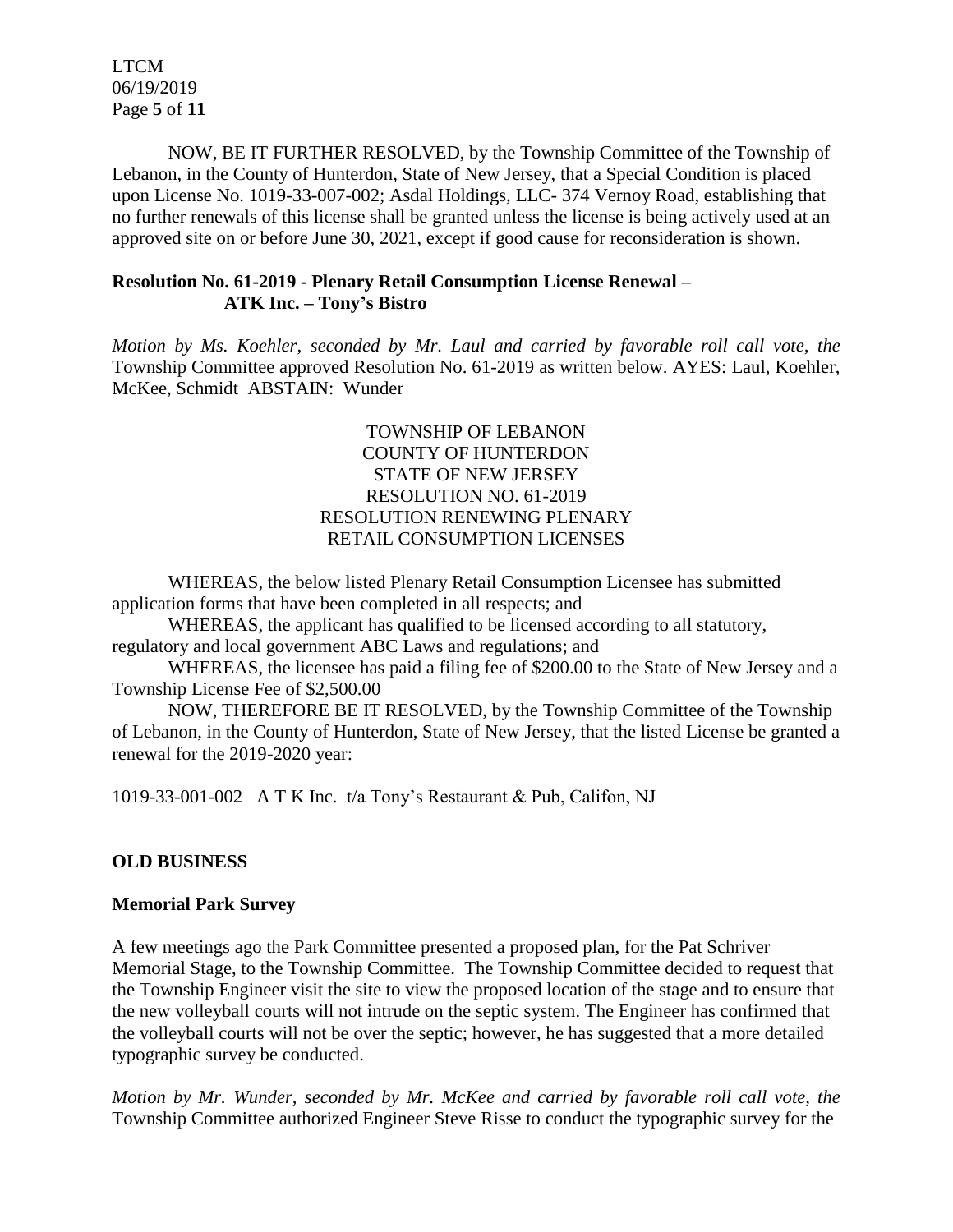LTCM 06/19/2019 Page **6** of **11**

volleyball courts and the proposed location for the stage, at a cost not to exceed \$2000. AYES: Wunder, Laul, McKee, Schmidt ABSTAIN: Koehler

### **Bunnvale Storm Water Abatement**

The topic of stormwater problems at the Bunnvale Library was discussed earlier this year and the DPW Manager was asked to speak to the Township Engineer about the problem. The Engineer informed Mayor Schmidt that he has spoken to an outside expert about permitting. The estimated cost for engineering and permitting, to conduct a straight forward remediation, will be approximately \$8000.

Mayor Schmidt stated that the Highlands Council has a grant that can possibly be used for Stormwater Management; however, the Township's Stormwater Ordinance will need to be updated to comply with Highland's regulations.

Mr. Wunder feels that to accomplish the task, \$8000 appears to be a very high number. Mr. Wunder will speak with the Engineer about the project and ask him to provide more detail.

# **DPW Manager's Request to Award Road Material Bid**

*Motion by Ms. Koehler, seconded by Mr. Laul and carried by unanimous favorable roll call vote,* the Township Committee awarded a contract to Warren Materials for 2019 Road Materials at a cost of \$62.85 per ton for Top Mix and \$55.45 per ton for Base Mix.

# **DPW Mechanic's Bay Floor Reconstruction Bid**

Mayor Schmidt stated that one bid was received for the Reconstruction of the DPW Mechanics Bay Floor, at a cost of \$77,000. Discussion was held on whether the specifications will correct the problem with the floor, if the cost is acceptable and if this is the right contractor to do the job.

The CFO has certified that funds are available.

Mayor Schmidt feels that this is a reasonable way to fix the problem.

DPW Manager Gabriel said that he feels that the specifications will correct the problem. Mr. Gabriel noted that something needs to be done because the walls are being affected. Discussion was held on the possible ways to repair the walls.

*Motion by Ms. Koehler, seconded by Mr. Laul and carried by favorable roll call vote, the* Township Committee accepted the bid from A-Tech Concrete Co., for the Reconstruction of the DPW Mechanic's Bay Floor, in the amount of \$77,000, and directed Attorney Lyons to prepare written terms that will not deviate from the specifications and response. AYES: Laul, Koehler, McKee, Schmidt NAYS: Wunder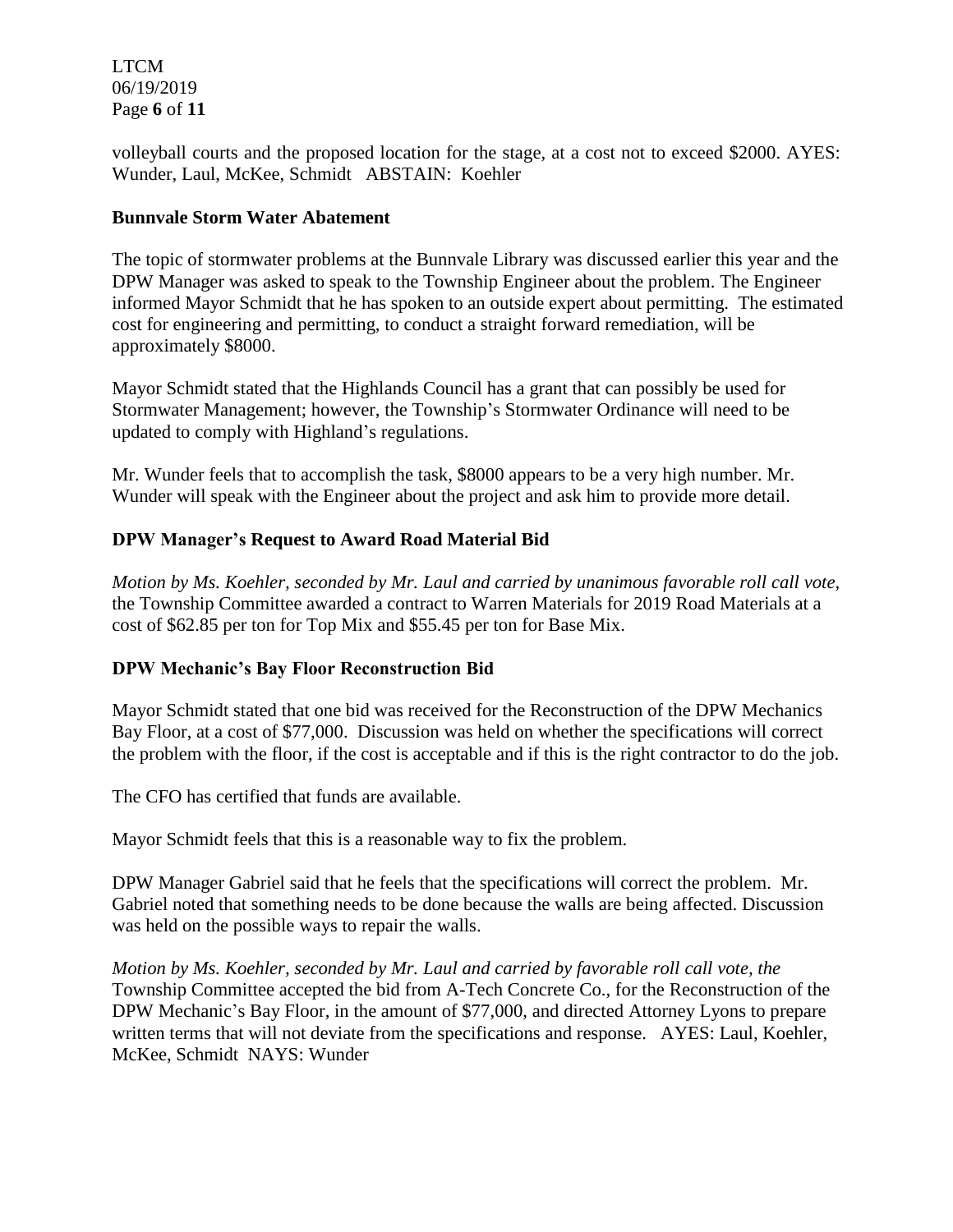LTCM 06/19/2019 Page **7** of **11**

### **DPW Manager's Request to Purchase a Paver**

*Motion by Mr. Laul, seconded by Ms. Koehler and carried by unanimous favorable roll call vote,* the Township Committee approved the DPW Manager's request to purchase a 2019 Lee Boy 8515E Paver from U.S. Municipal, through the Educational Services Commission of New Jersey, bid #18/19-25, at a cost of \$177,956.10.

### **LTVFD Fire Chief's Request to Purchase SCBA Bottles**

*Motion by Mr. Wunder, seconded by Mr. Wunder and carried by unanimous favorable roll call*  vote, the Township Committee approved the purchase of 23 Scott SCBA bottles at \$29,394.00 through State Contact #A80961/TO790.

### **Zoning Officer Agreement**

Tabled to Executive Session.

#### **Appointment of Clerical Assistant**

Tabled to Executive Session.

### **ROW Easements - Red Mill Road – Thomas and Heidi McKee**

Mr. McKee recused himself from the meeting.

Mayor Schmidt stated that the McKee's put their farm into Farmland Preservation through a State grant. The State had asked Lebanon Township if there were concerns or comments to be raised regarding the preservation of the property. The Township Engineer informed the State that Red Mill Road has a 33 ft. Right of Way; however, the Township Master Plan establishes a 50 ft. Right of Way along the roadway. The State did not preserve the Right of Way as it would have been very difficult to widen the roadway, in the future, to the 50 ft., if the need ever arose.

The McKee's Attorney drafted two Easements for two tracks of land, which would increase the Township' Right of Way a total of .2399 acres. The McKee's agreed that they would accept compensation for the easement, at the same easement value paid by the SADC for the Farmland Preservation, at \$6000 per acre. The total cost will be \$1439.40.

*Motion by Mr. Wunder, seconded by Mr. Laul and carried by unanimous favorable roll call vote,* the Township Committee authorized compensation to Thomas and Heidi McKee for two easements along Red Mill Road, totaling .2399 acres, at a cost of \$1439.40.

Mr. McKee returned to the meeting.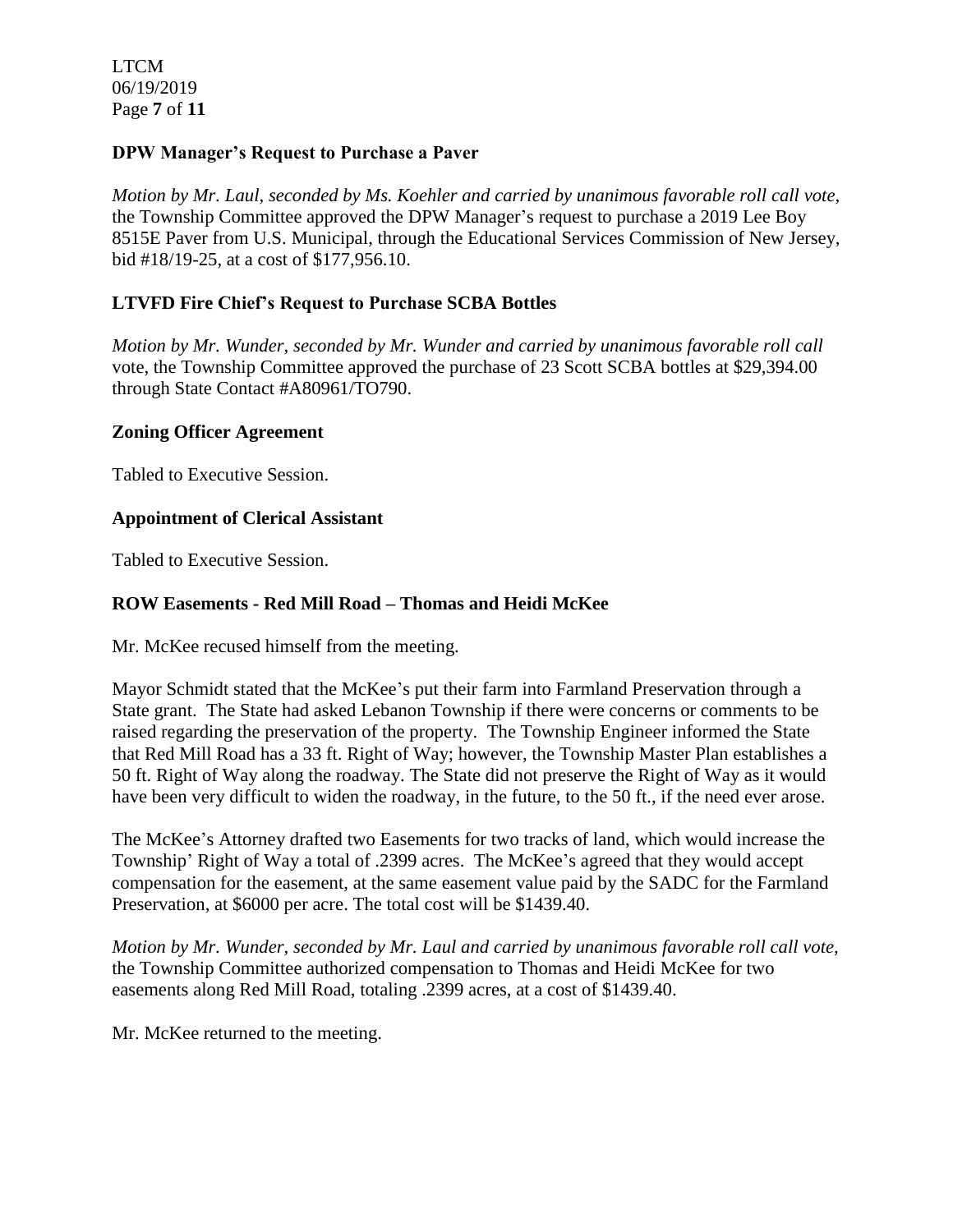LTCM 06/19/2019 Page **8** of **11**

### **NEW BUSINESS**

# **Lebanon Township School District Shared Services Agreement Special Law Enforcement Officers – 2019-2020**

*Motion by Mr. Laul, seconded by Ms. Koehler, and carried by unanimous favorable roll call*  vote, the Township Committee approved Lebanon Township School District's Shared Services Agreement for Special Law Enforcement Officers, for the 2019-2020 school year and authorized the Mayor to sign.

### **North Hunterdon Voorhees High School Shared Services Agreement Special Law Enforcement Officers – 2019-2020**

Tabled to next meeting

# **DPW Manager's Request to Donate Oil Tank**

*Motion by Mr. Wunder, seconded by Mr. Laul and carried by unanimous favorable roll call vote,* the Township Committee approved the DPW Manager's request to donate a 500-gallon oil tank to Quakertown Fire Department.

### **Friends of Memorial Park - Request to Serve Beer & Wine at Fall Fest**

*Motion by Mr. Laul, seconded by Ms. Koehler and carried by favorable roll call vote, the* Township Committee approved the sale of Beer and Wine at the Fall Fest which will be held on September 28, 2019. AYES: Laul, Koehler, McKee, Schmidt NAYES: Wunder

### **Historian Committee Resignation – Eileen Lebida**

*Motion by Mr. Wunder, seconded by Mr. Laul and carried by unanimous favorable roll call vote,* the Township Committee accepted the resignation of Eileen Lebida, from the Historians, with regret.

# **LT EOSC Resignation – Adam Mickley**

*Motion by Mr. Laul, seconded by Ms. Koehler and carried by unanimous favorable roll call vote,* the Township Committee accepted the resignation of Adam Mickley, from the EOSC, and wished him good luck in his move.

### **LT EOSC Request to Appoint New Member**

*Motion by Mr. Laul, seconded by Ms. Koehler and carried by unanimous favorable roll call vote,* the Township Committee appointed Michael Chen as an EOSC Member, Alt # 2, Kathryn Koch will fill Mr. Mickley's unexpired term through 2020 and Marty Collett will assume the Alt. #1 position, term expiring 2019.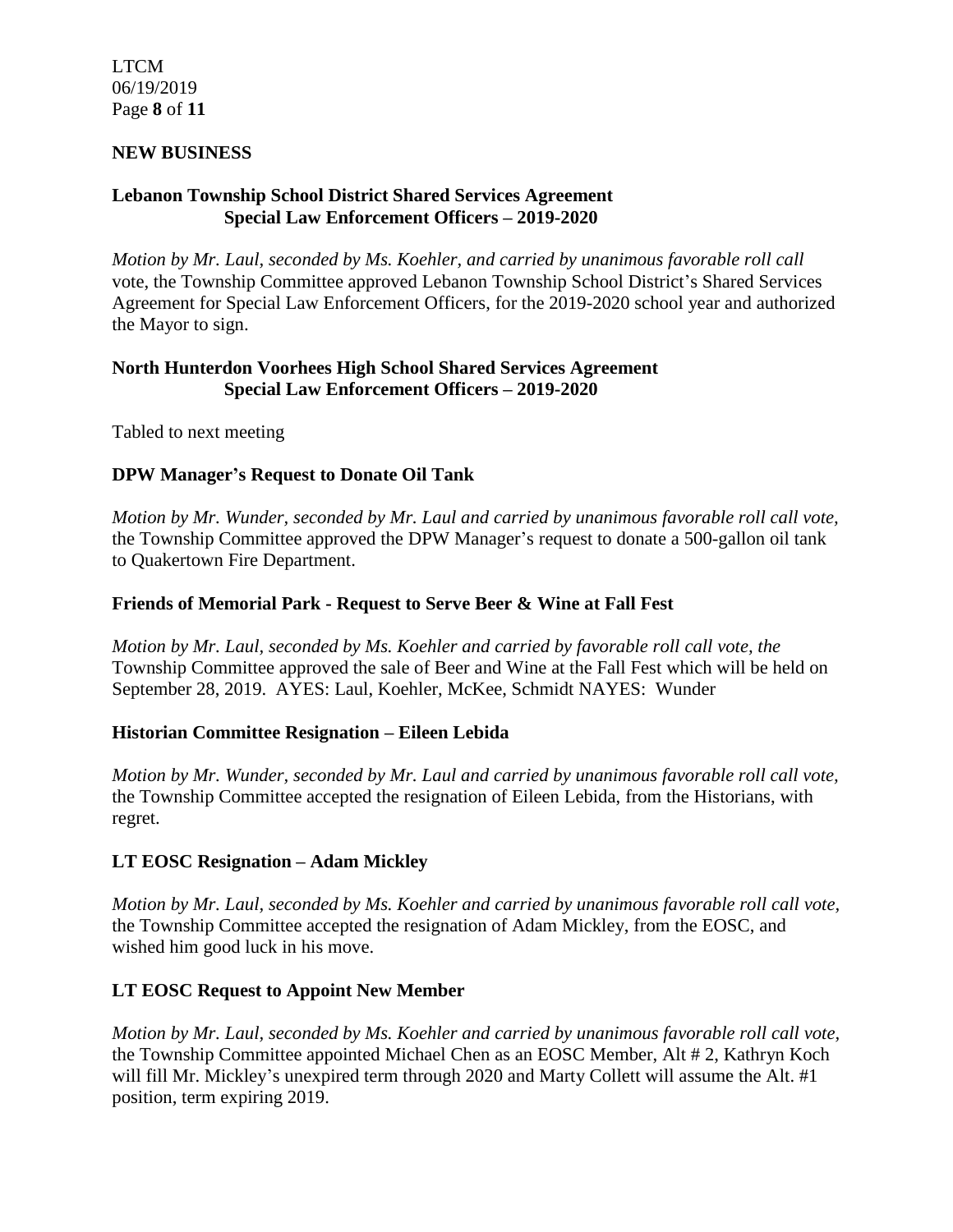LTCM 06/19/2019 Page **9** of **11**

### **PRESENTATION OF VOUCHERS**

Committee Members provided a description of vouchers exceeding \$1000.00.

*Motion by Mr. Wunder, seconded by Mr. Laul and carried by favorable roll call vote, the* Township Committee approved the June 19, 2019 bill list, w/addendum, in the amount of \$2,797,007.72 and authorized the finance office to issue a payment of \$1039.98 to Monmouth Telecom and a postage payment of \$2000.00.

### **CORRESPONDENCE**

- a. NJLM Legislative Update
- b. Animal Control Report for the Month of May 2019
- c. Minutes of the April 4, 2019 Recreation Meeting
- d. Minutes of the June 10, 2019 Park Committee Meeting
- e. Curator's Report –

 Mr. McKee said that the Stars and Stripes Fabric of American Spirit is on display at the Museum. Mr. McKee said that he appreciates the work of Squier's Point, the Historians and the Curator. There was also a Flag Day event with an Apple Pie Contest on Saturday at the Museum.

### **PUBLIC COMMENTS**

*Motion by Mr. Laul, seconded by Mr. McKee and carried by unanimous favorable roll call vote,* the Township Committee opened the Public Comment portion of the meeting at 8:16 p.m.

Ms. Kathryn Koch said that the Stars and Stripes event was a moving and spectacular event. There will be a second talk on July 13, 2019 at 2 p.m. At the Saturday Flag Day event, the Boy Scouts conducted a flag ceremony and there was a pie contest. Ms. Koch stated that the work the Curators, Historian's and Squier's Point are doing is terrific.

*Motion by Ms. Koehler, seconded by Mr. Laul and carried by unanimous favorable roll call*  vote, the Township Committee closed the public comment portion of the meeting at 8:19 p.m.

### **EXECUTIVE SESSION - Resolution No. 62-2019**

*Motion by Mr. Laul, seconded by Ms. Koehler and carried by unanimous favorable roll call vote,* the Township Committee approved Resolution No. 62-019 and convened in executive session at 8:19 p.m. Action may be taken.

### **TOWNSHIP OF LEBANON COUNTY OF HUNTERDON STATE OF NEW JERSEY RESOLUTION NO. 62-2019**

# **RESOLUTION AUTHORIZING EXECUTIVE SESSION**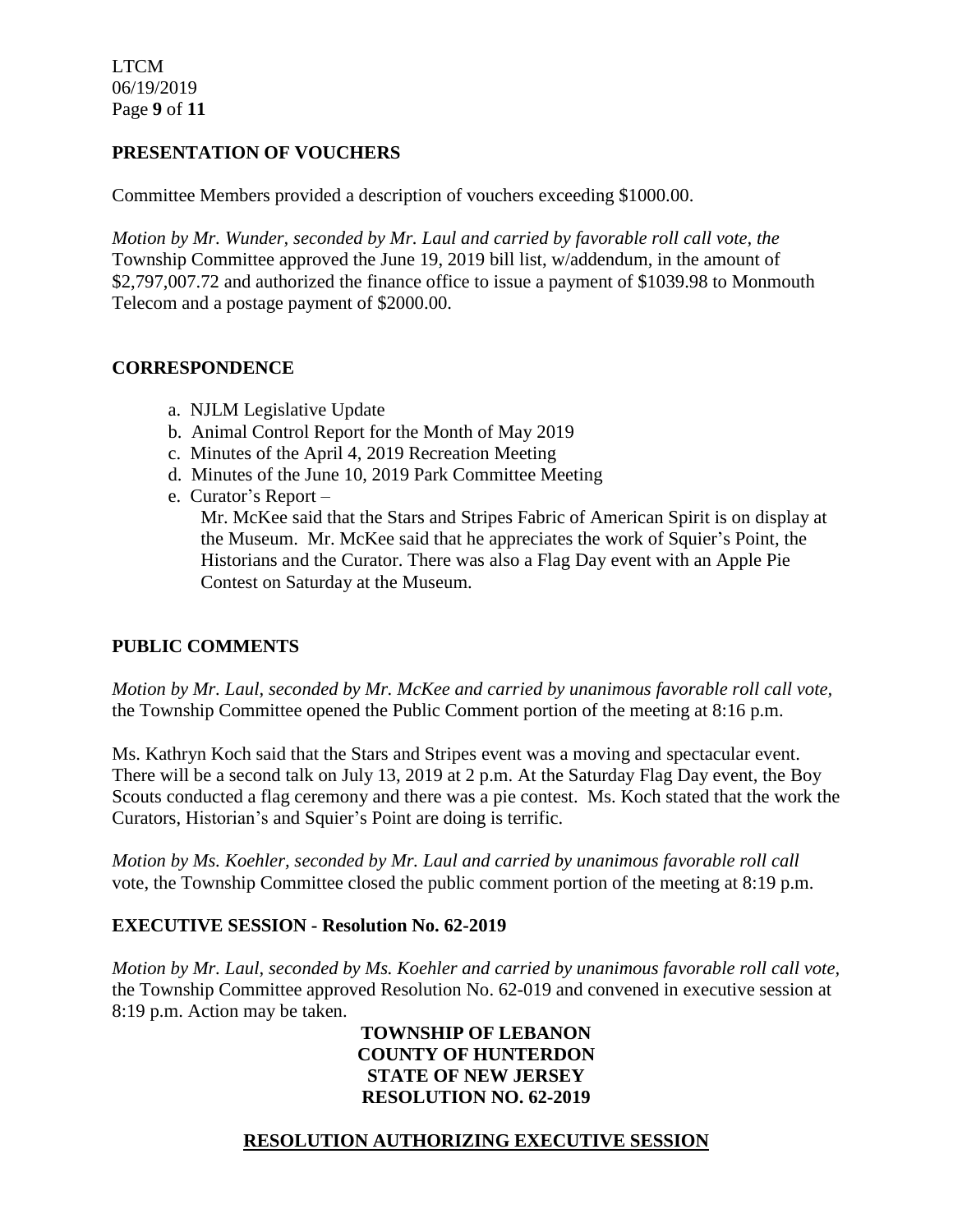LTCM 06/19/2019 Page **10** of **11**

**WHEREAS**, the Open Public Meetings Act; *N.J.S.A.* 10:4-6 *et seq*., declares it to be the public policy of the State to insure the right of citizens to have adequate advance notice of and the right to attend meetings of public bodies at which business affecting the public is discussedor acted upon; and

**WHEREAS**, the Open Public Meetings Act also recognizes exceptions to the right of the public to attend portions of such meetings; and

**WHEREAS**, the Mayor and Committee find it necessary to conduct an executive session closed to the public as permitted by the *N.J.S.A*. 40:4-12; and

**WHEREAS**, the Mayor and Committee will reconvene in public session at the conclusion of the executive session;

**NOW, THEREFORE, BE IT RESOLVED** by the Mayor and Committee of the Township of Lebanon, County of Hunterdon, State of New Jersey that they will conduct an executive session to discuss the following topic(s) as permitted by *N.J.S.A*. 40:4-12:

\_\_\_\_\_\_A matter which Federal Law, State Statute or Rule of Court requires be kept confidential or excluded from discussion in public (Provision relied upon:

\_\_\_\_\_\_\_\_\_\_\_\_\_\_\_\_\_\_\_\_\_\_\_\_\_\_\_\_\_\_\_\_\_\_\_\_\_\_\_\_\_\_\_\_\_\_\_\_\_\_\_\_\_); \_\_\_\_\_\_A matter where the release of information would impair a right to receive funds from the federal government;

\_\_\_\_\_\_A matter whose disclosure would constitute an unwarranted invasion of individual privacy;

A collective bargaining agreement, or the terms and conditions thereof (Specify contract:  $\qquad \qquad )$ ;

A matter involving the purpose, lease or acquisition of real property with public funds, the setting of bank rates or investment of public funds where it could adversely affect the public interest if discussion of such matters were disclosed; Real Estate Acquisitions

Tactics and techniques utilized in protecting the safety and property of the public provided that their disclosure could impair such protection;

\_\_\_\_\_\_Investigations of violations or possible violations of the law;

 X Pending or anticipated litigation or contract negotiation in which the public body is or may become a party; (The general nature of the litigation or contract negotiations is: **Fire Department EMS Contract Update**

Professional Service Contracts\_\_\_\_\_\_. The public disclosure of such information at this time would have a potentially negative impact on the municipality's position in the litigation or negotiation; therefore this information will be withheld until such time as the matter is concluded or the potential for negative impact no longer exists.)

 X Matters falling within the attorney-client privilege, to the extent that confidentiality is required in order for the attorney to exercise his or her ethical duties as a lawyer; (The general nature of the matter is:

### OR **Potential Liability for**

**Private Roads** the public disclosure of such information at this time would have a potentially negative impact on the municipality's position with respect to the matter being discussed; therefore this information will be withheld until such time as the matter is concluded or the potential for negative impact no longer exists.*)*;

 XMatters involving the employment, appointment, termination of employment, terms and conditions of employment, evaluation of the performance, promotion or disciplining of any specific prospective or current public officer or employee of the 9public body, where all